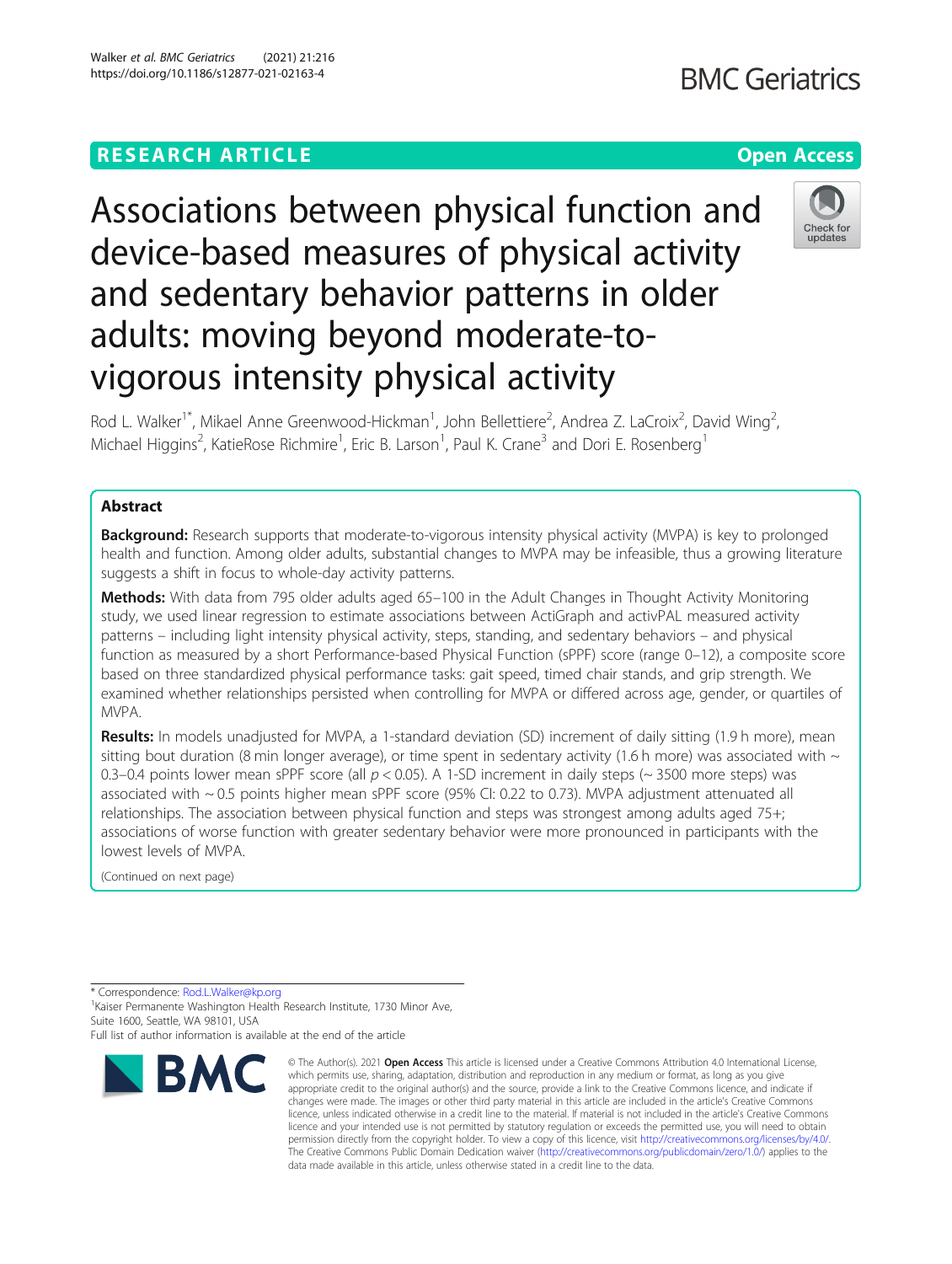#### (Continued from previous page)

**Conclusions:** We found associations between function and activity metrics other than MVPA in key subgroups, findings that support research on broader activity patterns and may offer ideas regarding practical intervention opportunities for improving function in older adults.

Keywords: Physical activity, Sedentary behavior, Sedentary activity, Physical function, Physical performance, Accelerometer, Inclinometer

### Background

Maintaining physical function throughout the aging process is important to the preservation of independence, the capacity to engage in physical and social activities, and quality of life [[1\]](#page-9-0). The current literature examining physical activity, sedentary behavior, and health in older adults suggests that higher levels of moderate-to-vigorous intensity physical activity (MVPA) are key to prolonged health and function [\[2](#page-9-0)]. However, among older adults, for whom physical function typically declines with age [[3,](#page-10-0) [4](#page-10-0)], increasing MVPA may not be feasible due to existing limitations in functional exercise capacity [[5,](#page-10-0) [6\]](#page-10-0). Consequently, public health messages and interventions centered on boosting MVPA in this population may not be effective, optimal, or feasible [\[5](#page-10-0), [7\]](#page-10-0).

A growing literature suggests a focus shift to wholeday activity patterns. Emphasizing more standing [[8\]](#page-10-0) or light intensity physical activity [\[9\]](#page-10-0) and reduced or broken up sedentary behavior [[10\]](#page-10-0) throughout the day could bring benefits of increased activity to a wider portion of the population, even without increases in MVPA [[11\]](#page-10-0). Sedentary behavior, which refers to activities performed in a sitting or lying position at low energy expenditures (e.g. sitting watching television or working on the computer)  $[12-14]$  $[12-14]$  $[12-14]$ , may be especially relevant for older adults as they spend, on average, over 9 h per day in sedentary activities [\[15](#page-10-0)–[20\]](#page-10-0). Sedentary time has been associated with conditions linked to functional and physical decline, including cardiovascular disease, diabetes, and related factors (measures of insulin, glucose, and blood pressure)  $[21-23]$  $[21-23]$  $[21-23]$  $[21-23]$ , and evidence is growing that links total sedentary time and patterns of sedentary time to physical function [[24](#page-10-0)–[27](#page-10-0)].

When shifting the paradigm of older adult activity to include whole-day activity patterns, incorporating simpler, more intuitive metrics of physical activity, like step count, will also be important. Some studies have observed associations between steps and self-reported physical function [[28](#page-10-0), [29\]](#page-10-0), and others have found higher step counts to be associated with better performance on a timed-walk task [\[29](#page-10-0), [30](#page-10-0)]. Steps have also been demonstrated to be inversely associated with mortality and other negative outcomes [\[31\]](#page-10-0) and may prove to be more actionable to changing behavior.

The goal of the current study was to assess in older adults whether potential associations between objectively measured physical function and device-based measures of whole-day activity patterns – including light intensity physical activity, steps, standing time, and several sedentary behavior pattern metrics – persist beyond MVPA, and whether associations are differentiated across age, gender, or activity levels. Our overarching goal is to contribute to a more holistic understanding of physical activity and sedentary behavior relationships with functional health of older adults.

## **Methods**

## Setting

This manuscript used data from the Adult Changes in Thought Activity Monitoring (ACT-AM) study, a substudy embedded within the parent ACT cohort. ACT is an on-going longitudinal cohort study that enrolls adults aged 65+ without dementia randomly selected from membership panels of Kaiser Permanente Washington (KPWA), an integrated health care delivery system in Washington state, and follows them biennially to assess changes in cognitive function and other health characteristics [[32\]](#page-10-0). ACT-AM, which started in 2016, invited current ACT participants to wear at least one of two research-grade accelerometers to measure physical activity and sedentary behavior [\[33\]](#page-10-0). Participants who were wheelchair bound, living in a nursing home, or receiving hospice or care for a critical illness were not eligible for ACT-AM. Study procedures were approved by the KPWA institutional review board, and participants provided written informed consent.

#### Activity monitoring

The accelerometers employed in ACT-AM were the waist-worn ActiGraph wGT3X+ (ActiGraph LLC, Pensacola, FL, USA), which measures sedentary, light, moderate, and vigorous intensity activity, and the thigh-worn activPAL micro (PAL Technologies, Glasgow, Scotland, UK), which measures sitting time, standing time, steps, and mean duration of sitting bouts based on body posture rather than movement. ActiGraph wGT3X+ is wellvalidated for measuring physical activity [\[34](#page-10-0)–[36\]](#page-10-0) and activPAL is well-validated for measuring sitting time and distinguishing among sitting patterns [\[37](#page-10-0)–[40](#page-10-0)]; both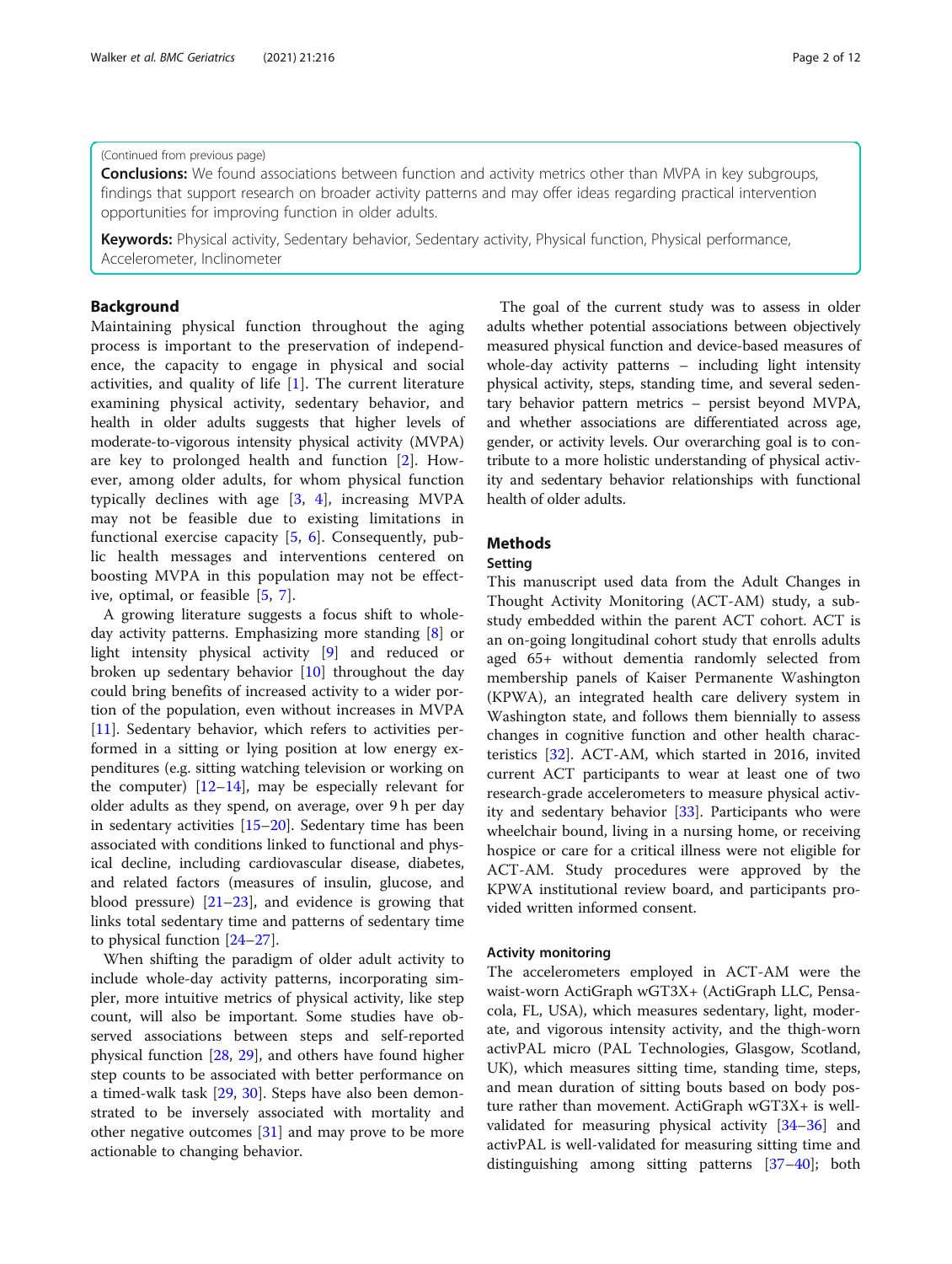devices have been used in many studies with older adults [[41](#page-10-0)–[46](#page-11-0)]. Full details of the ACT-AM device-wear protocol and data processing are available in the design paper [[33\]](#page-10-0). Briefly, participants were asked to wear one or both accelerometers for a period of 7 days and to keep a log of in-bed and out-of-bed times and any periods of device-removal. An adherent wear-day was defined as having at least 10 h of awake wear time. ActiGraph data for activity intensity were processed using calibrated cutpoints developed specifically for older adults based on a Women's Health Initiative laboratory study (OPACH) [[35\]](#page-10-0), with vector magnitude per 15-s epoch cut-points of: < 18 for sedentary activity, 19–518 for light intensity physical activity, and > 518 for MVPA. Processing of activPAL data used proprietary PAL Technologies software and programs developed in R [[47](#page-11-0)].

#### Physical function

Each participant's physical function was assessed by three in-person standardized physical performance tasks: gait speed as measured by the average of two 10-ft timed walks; chair stand time (time needed to move from a seated position in a chair to a standing position, repeated five times); and grip strength as measured by handheld dynamometer (average of three attempts in the dominant hand). As in prior ACT research, each task was scored from 0 to 4 points based on cut-points determined by sex-specific quartiles with a score of 0 indicating inability to complete the task (see eMethods, Supplemental Material); scores on each task were then summed to construct a short Performance-based Physical Function (sPPF) score ranging from 0 to 12, with higher scores indicating better physical function [\[48](#page-11-0), [49](#page-11-0)]. ACT's original Performance-based Physical Function (PPF) test was a composite of these three tasks but had also included a balance task that ACT has since discontinued, thus making it unavailable for the current study. The original ACT PPF had a Cronbach α coefficient of 0.74 and correlated with level of difficulty performing activities of daily living [\[48](#page-11-0)].

#### Covariates

At the ACT study visit, participants provided selfreported information on demographics (age, gender, race/ethnicity, and education), exercise, difficulties with activities of daily living, and self-rated health. Body mass index (BMI) was measured from participant height and weight, depressive symptoms from questionnaire using the Center for Epidemiologic Studies Depression Scale (CES-D) [\[50](#page-11-0)], and cognitive function from the Cognitive Abilities Screening Instrument (CASI) [\[51](#page-11-0)]. Comorbidity was assessed using the Charlson Comorbidity Index [[52](#page-11-0)] computed from KPWA electronic health records in the year prior to the ACT visit; diagnoses of osteoarthritis from that same year period were also recorded.

#### Selection Bias

For our study we limited analyses to ACT-AM participants who had been enrolled in KPWA for at least 1 year preceding ACT-AM enrollment, whose cognitive screening assessment (e.g., CASI) did not recommend additional diagnostic evaluation for dementia, and who provided data from the sPPF and at least 4 adherent wear-days from both the ActiGraph and the activPAL devices. To account for potential selection bias due to factors related to device-wear consent and ability to wear devices and undergo performance tasks, we estimated a logistic regression model for the binary outcome of study inclusion as a function of demographic, behavioral, functional, and health characteristics (see Covariates), as well as whether the person's ACT study visit was administered in the clinic or at home. Estimation of this model used the broader ACT sample initially eligible for ACT-AM who met our study's KPWA enrollment and cognitive screening criteria. We used predictions from this model to construct inverse probability weights [\[53](#page-11-0), [54](#page-11-0)] that were incorporated in all analyses described below.

#### Statistical analysis

We estimated cross-sectional associations between physical function and each of the device-based activity pattern metrics using linear regression. In primary analyses, we treated physical function as measured by sPPF as the dependent variable, and the pattern metrics served as exposures of interest (continuous). We fit a separate model for each exposure including: sitting time; standing time; mean sitting bout duration; steps; and time spent in sedentary activity, light intensity physical activity, and MVPA. In secondary analyses, we estimated associations with each of the individual physical function task outcomes separately (gait speed, chair time, grip strength), limiting to participants able to complete each of the respective tasks. In both primary and secondary analyses, we adjusted models for awake wear time using the residual method [\[55](#page-11-0)] and initially included covariate adjustment for age (continuous), gender (female vs. male), race/ethnicity (non-Hispanic white vs. other), education (post-secondary education vs. high school or less), BMI (using natural cubic splines [\[56\]](#page-11-0)), depressive symptoms (CES-D score 10+ vs. < 10), osteoarthritis (yes vs. no), and Charlson Comorbidity Index (continuous). We then additionally adjusted for MVPA to assess whether any potential associations between physical function and the other pattern metrics remained when controlling for time spent at higher intensity activities. All models incorporated inverse probability weights to account for selection into the analytic sample (described earlier), and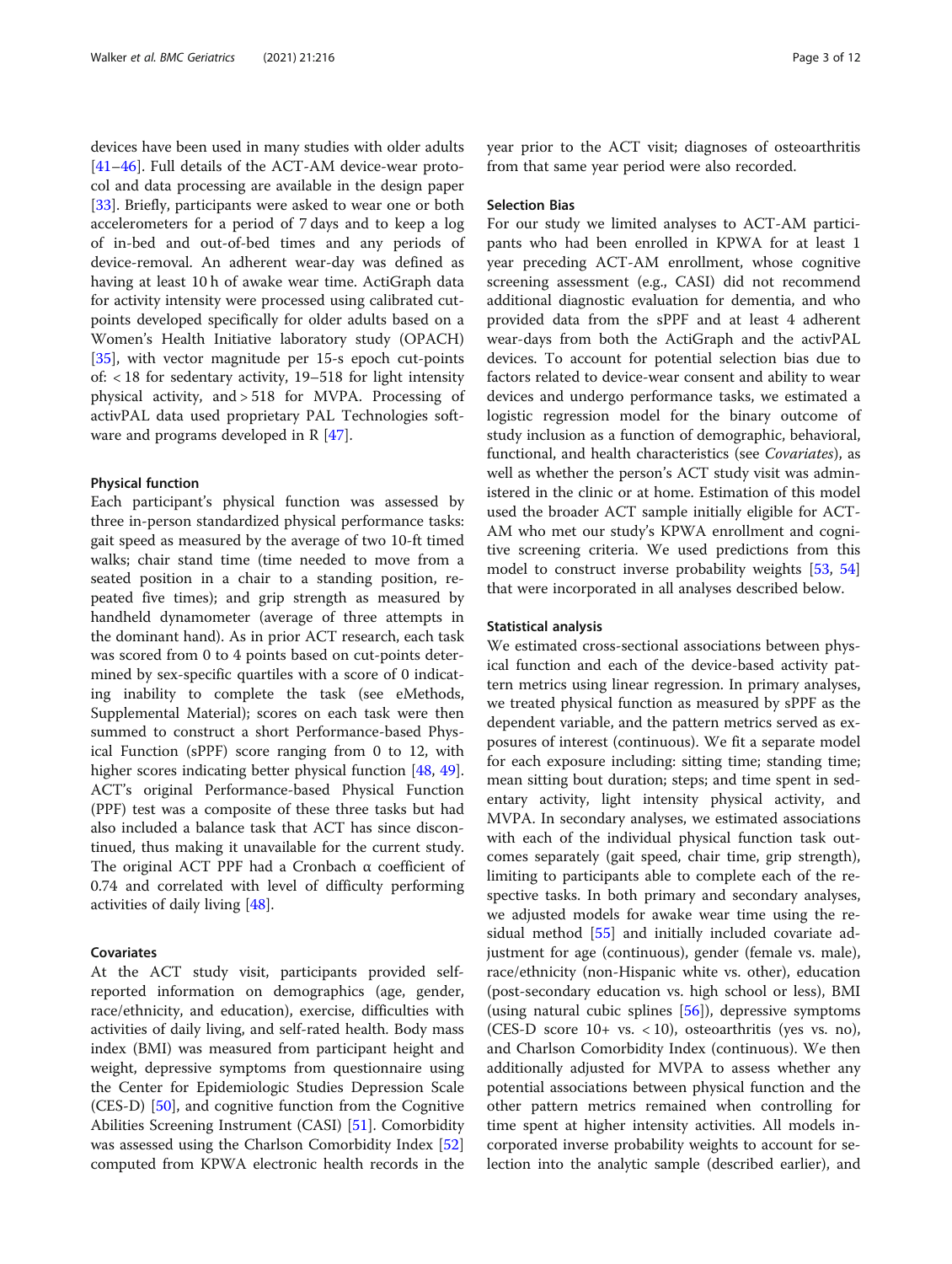model parameters were estimated using weighted generalized estimating equations with standard errors estimated via the sandwich estimator [[57](#page-11-0)].

As additional sensitivity analyses, we re-estimated the above associations allowing for non-linear relationships between physical function and the activity pattern metrics. We did this by representing the exposures using splines rather than single continuous terms. Additionally, we performed three sets of pre-specified subgroup analyses, estimating the associations between sPPF and the activity pattern metrics in groups defined by age (65–74, 75–84, 85+), gender, or quartiles of MVPA. Models used to estimate these associations incorporated interaction terms between the activity pattern metric and subgroup indicators and included the same selection weighting and adjustment variables (including MVPA) as used in primary analyses. All analyses were conducted using R, version 3.5.3 [\[47\]](#page-11-0).

#### Results

A total of 813 ACT-AM participants met study inclusion criteria. We excluded 18 (2%) people due to missing covariate information (3 missing race/ethnicity, 7 missing BMI, and 8 missing CES-D score), resulting in a final analytic sample of 795 participants. Characteristics of this sample, overall and by age groups, are provided in Table [1](#page-4-0). More than half of participants were aged 75 or older, and over 90% had education beyond high school. A majority were overweight or obese, and approximately 40% had one or more comorbidities (as measured by Charlson). Table [1](#page-4-0) also includes distribution summary statistics for the sPPF and the device-based activity pattern metrics of interest after weighting to account for selection into the analytic sample (see eFigure 1, [Supplemental Material](#page-9-0) which displays histograms of the unweighted distributions). On average, older adults sat for 10 h per day with a mean sitting bout duration of 16 min, accumulated approximately 6500 steps, spent more than 4 h doing LPA, and about an hour doing MVPA; the mean sPPF score was 8.3 (standard deviation 2.9).

Table [2](#page-5-0) provides the estimated associations between physical function and each of the device-based activity pattern metrics, with and without adjustment for MVPA. Estimates and 95% confidence intervals (CI) correspond to differences in mean sPPF score (or individual task measures) associated with a 1-standard deviation (SD) difference in the given activity pattern metric. For example, in models not adjusted for MVPA, estimates for the sedentary pattern metrics showed that a 1-SD increment in amount of daily sitting time (1.9 h more) or mean sitting bout duration (8 min longer average) from activPAL or a 1-SD increment in time spent in sedentary activity (1.6 h more) from ActiGraph was associated with approximately 0.3 to 0.4 points lower mean sPPF score.

Specific estimates were − 0.29 (95% CI: − 0.54 to − 0.04) for sitting,  $-0.37$  (95% CI:  $-0.72$  to  $-0.01$ ) for mean sitting bout duration, and − 0.38 (95% CI: − 0.62 to − 0.14) for sedentary activity. Daily total sitting time and mean sitting bout duration were not significantly associated with any of the individual function test components (only the composite sPPF score), but sedentary activity did show an additional association with gait speed specifically. Once we adjusted for MVPA, however, all associations between the sedentary pattern metrics and physical function were attenuated and no longer statistically significant. In regard to physical activity metrics, there were no significant associations between physical function and light intensity physical activity, but results for total steps and MVPA showed that a 1-SD increment in daily steps ( $\sim$  3500 more) or MVPA ( $\sim$  45 min more) was associated with approximately 0.5 points higher mean sPPF score. Specific estimates were 0.47 (95% CI: 0.22 to 0.73) for steps and 0.48 (95% CI: 0.24 to 0.72) for MVPA. These latter metrics were also associated with individual physical function components, including gait speed and chair stands, but not with grip strength. Adjusting for MVPA attenuated the association between steps and physical function.

Results from sensitivity analyses using splines to allow for non-linear relationships between physical function and the activity pattern metrics are presented in Table [3](#page-6-0). This table summarizes these relationships by providing model estimates of adjusted means of physical function measures at the 25th, 50th, and 75th percentiles of the distributions of the activity pattern metrics. Adjustment variables were the same as in primary analyses and included adjustment for MVPA. While these sensitivity analyses did suggest evidence of some non-linear relationships between most of the pattern metrics and sPPF (including grip strength, specifically), the general trends observed were similar with those from primary analyses, particularly when comparing differences in mean scores between the 25th and 75th percentiles. To help illustrate this point, eFigure 2, [Supplemental Material](#page-9-0) provides plots of the estimated linear vs. spline models to show the general conclusions are mostly unchanged by this added flexibility.

Table [4](#page-7-0) displays results from subgroup analyses, with estimates corresponding to differences in mean sPPF score associated with a 1-SD difference in the activity pattern metric. Associations of better function with higher daily standing time, step count, light intensity physical activity, and MVPA appeared to be of greater magnitude for older age groups. For example, among the 65–74, 75–84, and 85+ age groups, the estimated effect sizes for step count were − 0.01 (95% CI: − 0.33 to 0.31), 0.41 (95% CI: 0.06 to 0.75), and 0.93 (95% CI: 0.40 to 1.45), respectively (p-interaction< 0.001). We did not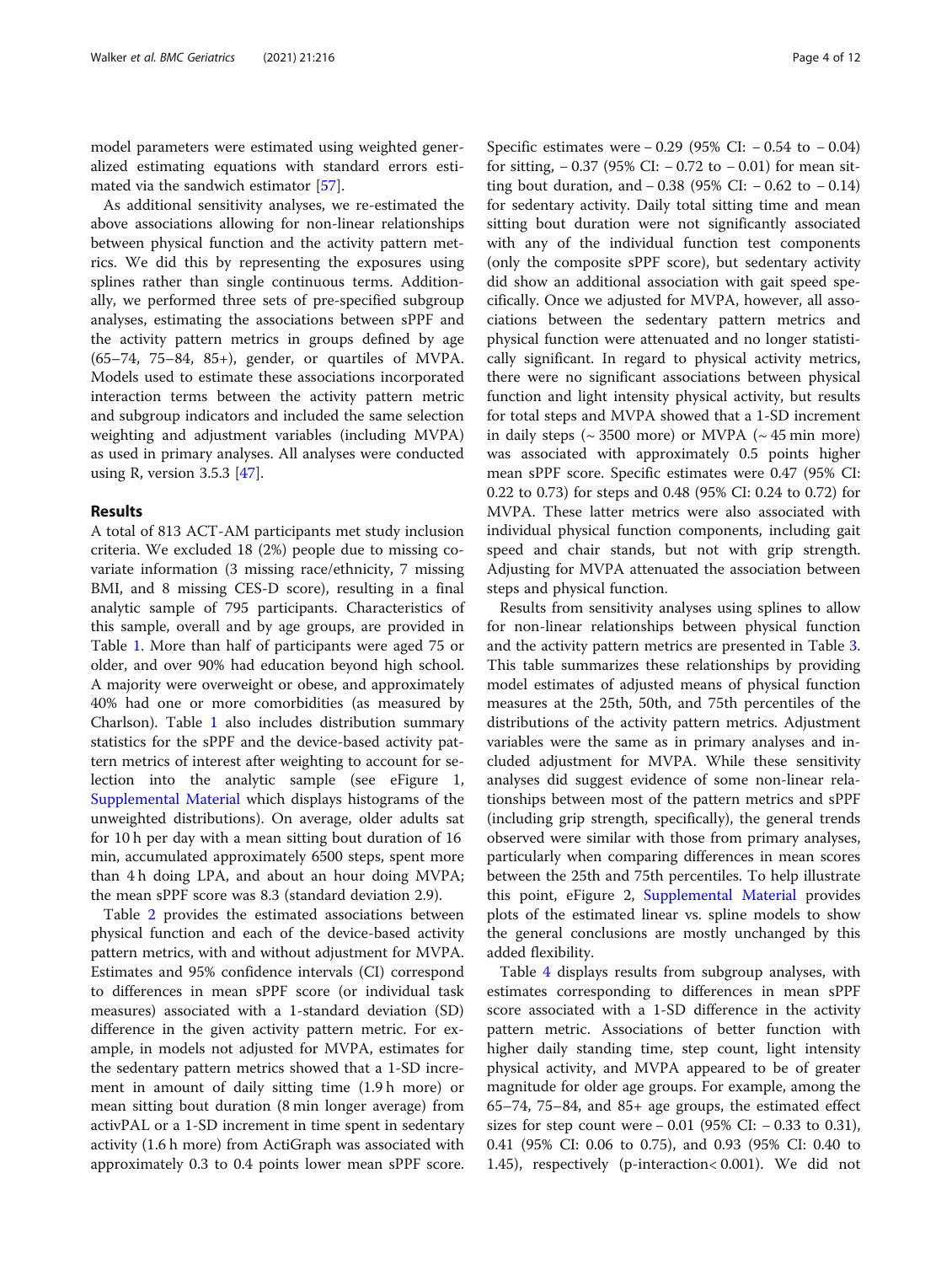<span id="page-4-0"></span>

| <b>Table 1</b> Characteristics of included ACT-AM participants and summary statistics for the sPPF and activity pattern metrics |  |
|---------------------------------------------------------------------------------------------------------------------------------|--|
|---------------------------------------------------------------------------------------------------------------------------------|--|

|                                                     | All ages    |      | Age 65-74   |    | Age 75-84   |                | Age 85+     |      |
|-----------------------------------------------------|-------------|------|-------------|----|-------------|----------------|-------------|------|
|                                                     | N           | $\%$ | N           | %  | N           | %              | N           | %    |
| Total                                               | 795         |      | 355         |    | 330         |                | 110         |      |
| Age, mean (SD)                                      | 76.7 (6.8)  |      | 70.8 (2.3)  |    | 78.9 (2.9)  |                | 89.0 (3.6)  |      |
| Female                                              | 434         | 55   | 188         | 53 | 181         | 55             | 65          | 59   |
| Non-Hispanic white                                  | 720         | 91   | 329         | 93 | 293         | 89             | 98          | 89   |
| Post-secondary education                            | 730         | 92   | 339         | 95 | 304         | 92             | 87          | 79   |
| Body mass index, mean (SD)                          | 26.8 (4.7)  |      | 27.1(5.1)   |    | 26.8 (4.4)  |                | 26.3(4.3)   |      |
| < 25                                                | 307         | 39   | 141         | 40 | 124         | 38             | 42          | 38   |
| $25 - < 30$                                         | 317         | 40   | 134         | 38 | 138         | 42             | 45          | 41   |
| $30+$                                               | 171         | 22   | 80          | 23 | 68          | 21             | 23          | 21   |
| Osteoarthritis                                      | 172         | 22   | 72          | 20 | 74          | 22             | 26          | 24   |
| Depressive symptoms (CES-D score ≥ 10)              | 68          | 9    | 26          | 7  | 31          | 9              | 11          | $10$ |
| Charlson comorbidity index                          |             |      |             |    |             |                |             |      |
| $\overline{0}$                                      | 470         | 59   | 246         | 69 | 185         | 56             | 39          | 35   |
| 1                                                   | 129         | 16   | 59          | 17 | 52          | 16             | 18          | 16   |
| $\overline{2}$                                      | 99          | 12   | 31          | 9  | 47          | 14             | 21          | 19   |
| $3+$                                                | 97          | 12   | 19          | 5  | 46          | 14             | 32          | 29   |
| Regular exercise (15 min ≥3 times/week)             | 641         | 81   | 299         | 84 | 265         | 80             | 77          | 70   |
| Difficulty with $\geq$ 1 activities of daily living | 144         | 18   | 39          | 11 | 73          | 22             | 32          | 29   |
| Fair/Poor self-rated health                         | 53          | 7    | 12          | 3  | 23          | $\overline{7}$ | 18          | 16   |
| sPPF <sup>a</sup> , mean (SD)                       | 8.3 (2.9)   |      | 9.4(2.3)    |    | 8.4(2.8)    |                | 6.5(3.0)    |      |
| sPPF <sup>a</sup> , median (quartile 1, quartile 3) | 9(7, 10)    |      | 10(8, 11)   |    | 9(7, 10)    |                | 7(4, 9)     |      |
| Activity pattern metricsa,b, mean (SD)              |             |      |             |    |             |                |             |      |
| activPAL                                            |             |      |             |    |             |                |             |      |
| MBD, minutes                                        | 16.0(8.0)   |      | 14.9 (7.8)  |    | 16.4 (7.8)  |                | 17.1 (8.6)  |      |
| Sitting hours                                       | 10.1(1.9)   |      | 9.8 (1.9)   |    | 10.0(2.0)   |                | 10.7(1.8)   |      |
| Standing hours                                      | 4.0(1.6)    |      | 4.1(1.5)    |    | 4.1(1.7)    |                | 3.8(1.7)    |      |
| Step count                                          | 6453 (3474) |      | 7803 (3774) |    | 6259 (3103) |                | 4460 (2398) |      |
| ActiGraph                                           |             |      |             |    |             |                |             |      |
| SA hours                                            | 9.6(1.6)    |      | 9.2(1.6)    |    | 9.6(1.6)    |                | 10.4(1.2)   |      |
| LPA hours                                           | 4.6(1.2)    |      | 4.6(1.2)    |    | 4.7(1.3)    |                | 4.3(1.1)    |      |
| MVPA hours                                          | 1.0(0.7)    |      | 1.4(0.7)    |    | 1.0(0.7)    |                | 0.5(0.4)    |      |

Note. ACT-AM Adult Changes in Thought - Activity Monitoring sub-study, SD Standard deviation, CES-D Center for Epidemiologic Studies Depression Scale, sPPF Short Performance-based Physical Function score, MBD Mean sitting bout duration, SA Sedentary activity, LPA Light intensity physical activity, MVPA Moderate-tovigorous intensity physical activity

<sup>a</sup>Summary statistics for the sPPF and the device-based activity pattern metrics incorporate weighting to account for selection into the analytic sample based activity pattern metrics incorporate weighting to account for s Average daily measures from ActiGraph and activPAL are adjusted for awake wear time

observe significant differences in associations by gender for any of the activity pattern metrics except mean sitting bout duration (p-interaction  $= 0.027$ ), with greater duration of this latter metric appearing to be associated with worse physical function in women (− 0.65; 95% CI: − 1.22 to − 0.08) but not men (0.06; 95% CI: − 0.25 to 0.37). Estimates of associations between physical function and the sedentary-related activity pattern metrics (sitting time, mean sitting bout duration, and time in sedentary activity) differed by quartile of MVPA (pinteraction< 0.002 for each metric). Specifically, associations of worse function with higher levels of sedentaryrelated metrics tended to be limited to participants with the lowest levels of MVPA.

## **Discussion**

Using device-measured activity pattern metrics and objective evaluations of physical function on a communitydwelling sample of older adults, we found that higher levels of sedentary behaviors were associated with worse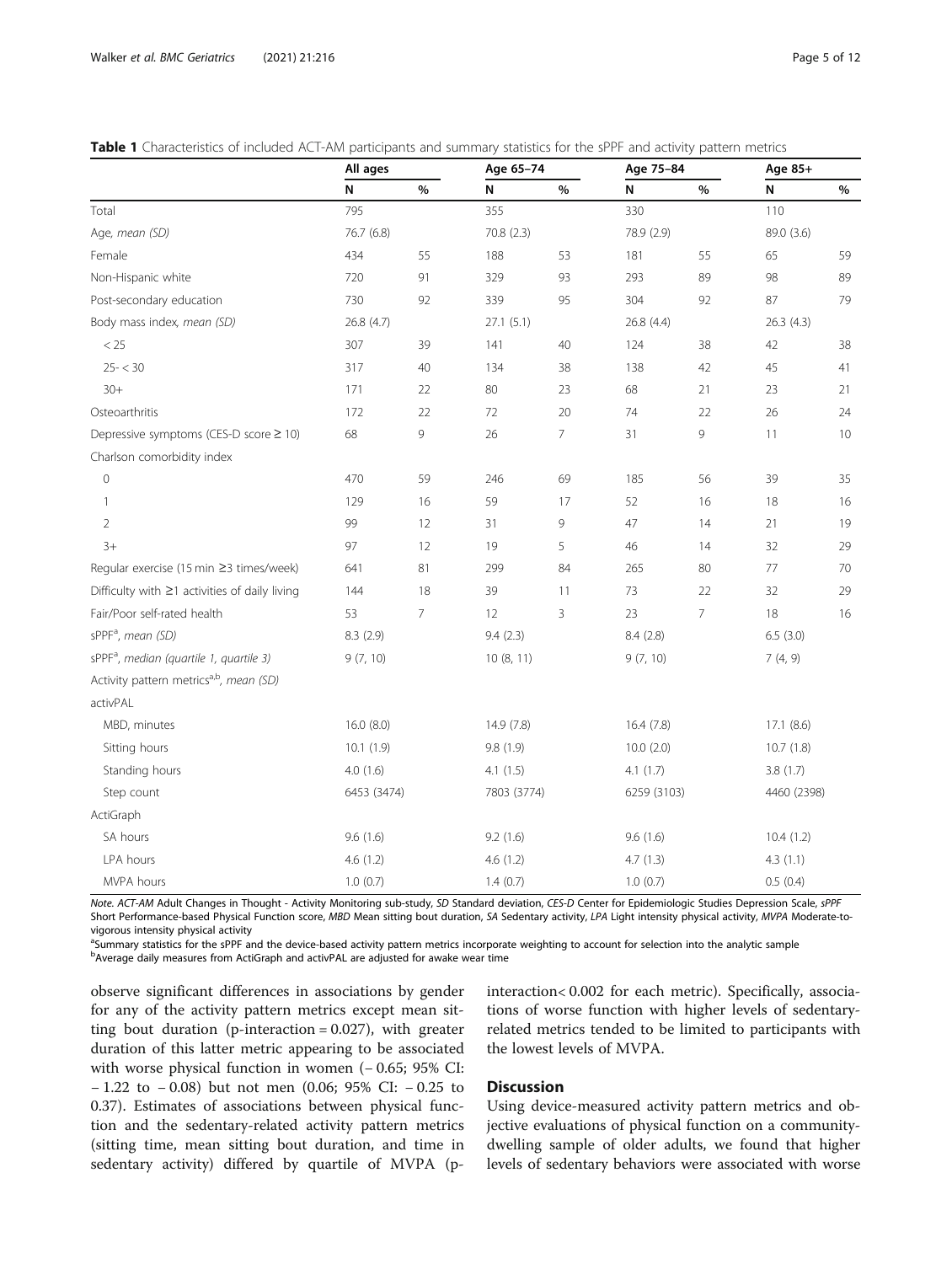<span id="page-5-0"></span>

|                          |            | $s$ PPF, $N = 795$ Mean $(SD) =$                                                                                                                                                                                                                                                                                                                                                                                                                                                                                                                                                                                                                                   | 8.3 (2.9)               | Gait speed (m/s), N = 785 Mean<br>$(SD) = 0.9$ (0.2)                                                                                       |                                           | Chair time (s), N = 720 Mean<br>$(SD) = 12.3$ $(4.0)$ |                                             | Grip strength (kg), N = 739 Mean                    | $(SD) = 25.1 (9.6)$   |
|--------------------------|------------|--------------------------------------------------------------------------------------------------------------------------------------------------------------------------------------------------------------------------------------------------------------------------------------------------------------------------------------------------------------------------------------------------------------------------------------------------------------------------------------------------------------------------------------------------------------------------------------------------------------------------------------------------------------------|-------------------------|--------------------------------------------------------------------------------------------------------------------------------------------|-------------------------------------------|-------------------------------------------------------|---------------------------------------------|-----------------------------------------------------|-----------------------|
|                          |            | Model 1 <sup>b</sup>                                                                                                                                                                                                                                                                                                                                                                                                                                                                                                                                                                                                                                               | Model 2 <sup>c</sup>    | Model 1 <sup>b</sup>                                                                                                                       | Model 2 <sup>c</sup>                      | Model 1 <sup>b</sup>                                  | Model 2 <sup>c</sup>                        | Model 1 <sup>b</sup>                                | Model 2 <sup>c</sup>  |
|                          |            | Average daily: Mean (SD) Estimate (95% CI)                                                                                                                                                                                                                                                                                                                                                                                                                                                                                                                                                                                                                         | Estimate (95% CI)       | Estimate (95% CI)                                                                                                                          | Estimate (95% CI) Estimate (95% CI)       |                                                       | Estimate (95% CI)                           | Estimate (95% CI) Estimate (95% CI)                 |                       |
| MBD, minutes             | 16.0 (8.0) | $-0.37$ * $(-0.72, -0.01)$                                                                                                                                                                                                                                                                                                                                                                                                                                                                                                                                                                                                                                         | $-0.28(-0.66, 0.09)$    | $-0.01 (-0.03, 0.00)$                                                                                                                      | $-0.00(-0.01, 0.01)$ 0.00 (-0.01, 0.00)   |                                                       | $0.32 (-0.14, 0.77)$                        | $0.22 (-0.32, 0.76)$                                | $0.35 (-0.23, 0.93)$  |
| Sitting hours            | 10.1(1.9)  | $-0.29*(-0.54, -0.04)$ $-0.18(-0.45, 0.05)$ $-0.01(-0.02, 0.01)$                                                                                                                                                                                                                                                                                                                                                                                                                                                                                                                                                                                                   |                         |                                                                                                                                            | $0.00 (-0.01, 0.02)$                      | $0.32 (-0.05, 0.69)$                                  | $0.20 (-0.21, 0.61)$                        | $-0.24$ ( $-0.76$ , 0.29) $-0.12$ ( $-0.66$ , 0.43) |                       |
| Standing hours 4.0 (1.6) |            | $0.18 (-0.06, 0.42)$                                                                                                                                                                                                                                                                                                                                                                                                                                                                                                                                                                                                                                               | 0.10, 0.38<br>$0.14$ (- | $0.00 (-0.02, 0.02)$                                                                                                                       | $-0.00(-0.02, 0.01)$ $-0.13(-0.50, 0.23)$ |                                                       | $-0.10 (-0.47, 0.28)$                       | $0.15 (-0.36, 0.66)$                                | $0.11 (-0.39, 0.62)$  |
| Step count               |            | 6453 (3474) 0.47* (0.22, 0.73)                                                                                                                                                                                                                                                                                                                                                                                                                                                                                                                                                                                                                                     | $0.28(-0.06, 0.61)$     | $0.03*$ $(0.01, 0.04)$                                                                                                                     | $-0.01(-0.03, 0.02)$                      | $-0.74*$ $(-1.06, -0.41)$                             | $-0.69*(-1.17, -0.21)$ 0.27 $(-0.30, 0.85)$ |                                                     | $-0.09(-0.88, 0.70)$  |
| SA hours                 | 9.6 (1.6)  | $-0.38*(-0.62, -0.14) -0.15(-0.48, 0.18)$                                                                                                                                                                                                                                                                                                                                                                                                                                                                                                                                                                                                                          |                         | $-0.02*(-0.04,-0.01)$                                                                                                                      | $0.00 (-0.02, 0.02)$                      | $0.33(-0.04, 0.71)$                                   | $0.03 (-0.46, 0.52)$                        | $-0.12(-0.67, 0.44)$                                | $0.27 (-0.41, 0.95)$  |
| LPA hours                | 4.6 (1.2)  | $0.19 (-0.06, 0.43)$                                                                                                                                                                                                                                                                                                                                                                                                                                                                                                                                                                                                                                               | $0.11 (-0.14, 0.37)$    | $0.00 (-0.01, 0.02)$                                                                                                                       | $-0.00(-0.02, 0.01)$ $-0.010(-0.000)$     |                                                       | $-0.03$ $(-0.40, 0.35)$                     | $-0.12 (-0.64, 0.40)$                               | $-0.21 (-0.74, 0.32)$ |
| <b>MVPA</b> hours        | 1.0(0.7)   | $0.48*$ $(0.24, 0.72)$                                                                                                                                                                                                                                                                                                                                                                                                                                                                                                                                                                                                                                             | ≸                       | $0.05*$ $(0.03, 0.06)$                                                                                                                     | ≸                                         | $-0.52^* (-0.86, -0.17)$                              | ≸                                           | $0.49 (-0.09, 1.07)$                                | ≸                     |
| 20.05                    |            | "Estimates correspond to differences in means of the performance-based physical function measure associated with a 1-SD difference in the device-based activity pattern metric. All estimates incorporate<br>Model 1 includes adjustment for awake wear time, age, gender, race/ethnicity, education, body mass index, osteoarthritis, depressive symptoms, and Charlson comorbidity index<br>'Model 2 is the same as Model 1 but includes additional adjustment for MVPA<br>Note. sPPF Short Performance-based Physical Function score,<br>weighting to account for selection into the analytic sample<br>activity, SD Standard deviation, CI Confidence interval |                         | MBD Mean sitting bout duration, SA Sedentary activity, LPA Light intensity physical activity, MVPA Moderate-to-vigorous intensity physical |                                           |                                                       |                                             |                                                     |                       |

|             | .<br>.<br>.<br>i |
|-------------|------------------|
|             |                  |
|             |                  |
|             | .<br>.           |
|             |                  |
|             |                  |
| l<br>j<br>l |                  |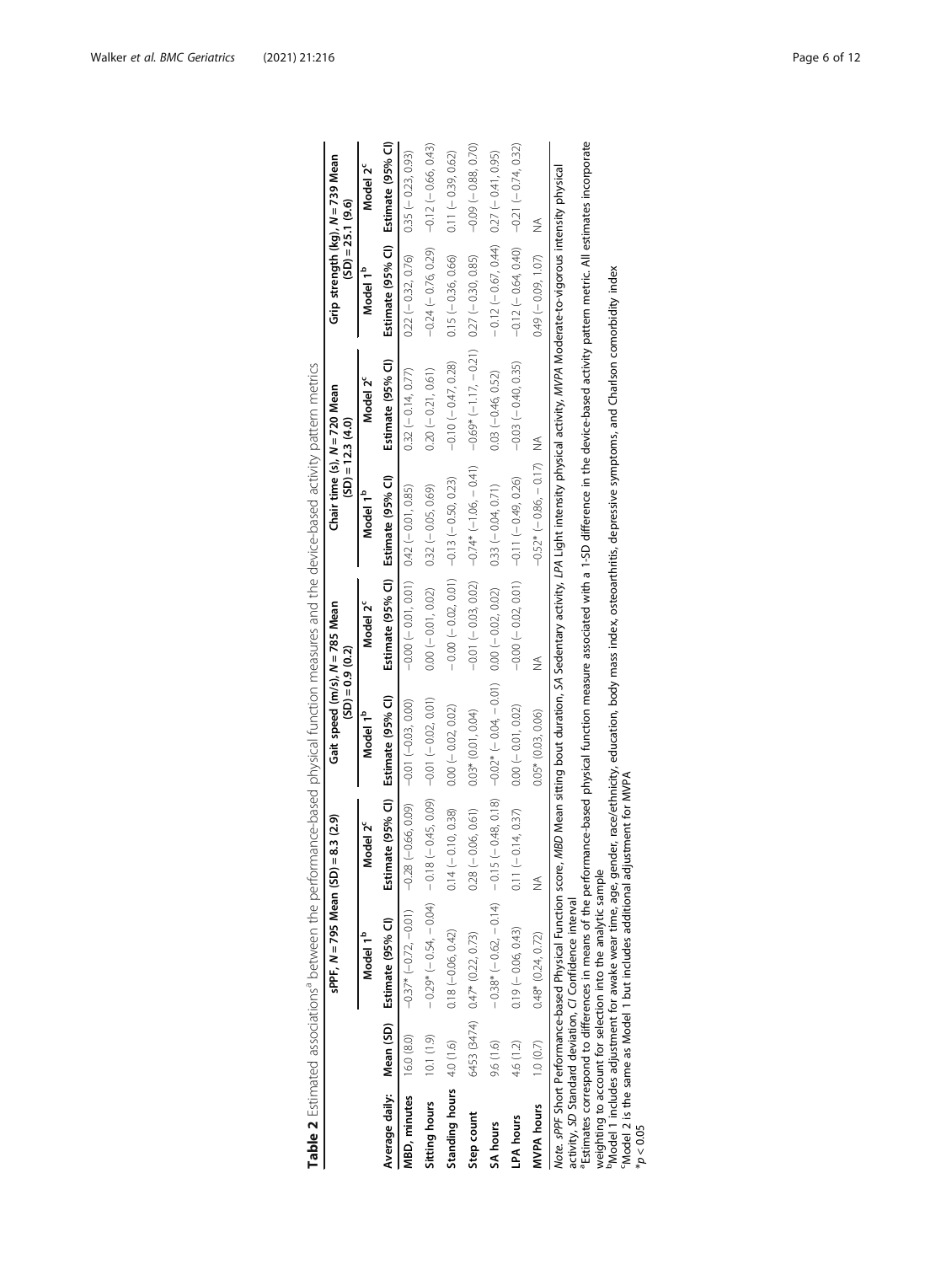| Average daily:        | sPPF<br>Adj. Mean (95% CI) | Gait speed (m/s)<br>Adj. Mean (95% CI) | Chair time (s)<br>Adj. Mean (95% CI) | Grip Strength (kg)<br>Adj. Mean (95% Cl) |
|-----------------------|----------------------------|----------------------------------------|--------------------------------------|------------------------------------------|
| <b>MBD, minutes</b>   | $\ast$                     |                                        |                                      |                                          |
| 25th %ile: 11.4 min   | 8.5(8.2, 8.8)              | $0.89$ $(0.87, 0.92)$                  | 12.1 (11.5, 12.6)                    | 24.8 (23.9, 25.6)                        |
| 50th %ile: 14.5 min   | 8.7 (8.4, 9.0)             | $0.89$ $(0.87, 0.91)$                  | 12.4 (12.0, 12.9)                    | 25.5 (24.7, 26.2)                        |
| 75th %ile: 18.4 min   | 8.3 (8.0, 8.6)             | $0.88$ $(0.86, 0.91)$                  | 12.8 (12.3, 13.2)                    | 25.4 (24.7, 26.1)                        |
| <b>Sitting hours</b>  | $\star$                    |                                        |                                      | $\ast$                                   |
| 25th %ile: 8.9 h      | $8.5$ $(8.2, 8.8)$         | $0.88$ $(0.86, 0.90)$                  | 12.3 (11.8, 12.8)                    | 25.9 (25.1, 26.6)                        |
| 50th %ile: 10.2 h     | 8.7 (8.4, 9.0)             | $0.89$ (0.86, 0.91)                    | 12.4 (11.9, 12.9)                    | 25.3 (24.5, 26.2)                        |
| 75th %ile: 11.3 h     | 8.4 (8.1, 8.8)             | $0.90$ $(0.87, 0.92)$                  | 12.7 (12.1, 13.3)                    | 24.7 (24.0, 25.5)                        |
| <b>Standing hours</b> |                            |                                        |                                      | $\ast$                                   |
| 25th %ile: 3.0 h      | $8.4$ $(8.1, 8.8)$         | $0.90$ $(0.87, 0.92)$                  | 12.6 (12.1, 13.2)                    | 24.6 (23.8, 25.4)                        |
| 50th %ile: 3.9 h      | 8.6 (8.3, 9.0)             | $0.88$ $(0.86, 0.91)$                  | 12.5 (11.9, 13.0)                    | 25.4 (24.6, 26.2)                        |
| 75th %ile: 4.9 h      | $8.5$ $(8.2, 8.8)$         | $0.88$ $(0.86, 0.90)$                  | 12.4 (12.0, 12.9)                    | 25.8 (25.1, 26.6)                        |
| Step count            | $\star$                    | $\star$                                |                                      | $\ast$                                   |
| 25th %ile: 3992 steps | $8.1$ (7.7, 8.6)           | $0.89$ $(0.86, 0.92)$                  | 13.1 (12.4, 13.8)                    | 25.1 (24.2, 26.1)                        |
| 50th %ile: 6031 steps | 8.7 (8.4, 9.0)             | $0.90$ $(0.88, 0.92)$                  | 12.4 (11.9, 12.8)                    | 25.0 (24.2, 25.8)                        |
| 75th %ile: 8431 steps | 8.9(8.6, 9.1)              | $0.90$ $(0.88, 0.92)$                  | 11.8 (11.3, 12.3)                    | 25.4 (24.6, 26.1)                        |
| <b>SA hours</b>       | $\star$                    |                                        |                                      |                                          |
| 25th %ile: 8.6 h      | 8.6 (8.3, 8.9)             | $0.89$ $(0.87, 0.92)$                  | 12.4 (11.8, 13.0)                    | 25.3 (24.5, 26.2)                        |
| 50th %ile: 9.6 h      | 8.7 (8.3, 9.0)             | $0.90$ $(0.87, 0.93)$                  | 12.3 (11.8, 12.8)                    | 25.5 (24.7, 26.4)                        |
| 75th %ile: 10.7 h     | 8.2 (7.8, 8.6)             | $0.89$ (0.86, 0.92)                    | 12.7 (12.0, 13.4)                    | 25.2 (24.2, 26.1)                        |
| <b>LPA</b> hours      |                            |                                        |                                      | $\ast$                                   |
| 25th %ile: 3.7 h      | $8.2$ (7.8, 8.5)           | $0.88$ $(0.86, 0.91)$                  | 12.6 (12.0, 13.1)                    | 24.7 (24.0, 25.5)                        |
| 50th %ile: 4.4 h      | 8.6 (8.3, 9.0)             | $0.89$ $(0.87, 0.92)$                  | 12.5 (12.0, 13.0)                    | 25.9 (25.0, 26.8)                        |
| 75th %ile: 5.3 h      | 8.5 (8.2, 8.8)             | $0.90$ $(0.88, 0.92)$                  | 12.5 (11.9, 13.0)                    | 25.4 (24.6, 26.1)                        |
| <b>MVPA</b> hours     | $\ast$                     | $\ast$                                 |                                      | $\ast$                                   |
| 25th %ile: 0.5 h      | 7.8 (7.4, 8.2)             | $0.86$ $(0.83, 0.88)$                  | 13.1 (12.4, 13.7)                    | 24.8 (23.9, 25.8)                        |
| 50th %ile: 0.9 h      | $8.6$ $(8.3, 8.9)$         | $0.89$ $(0.87, 0.92)$                  | 12.6 (12.1, 13.4)                    | 25.1 (24.3, 25.9)                        |
| 75th %ile: 1.5 h      | $9.0$ $(8.7, 9.3)$         | 0.93(0.91, 0.95)                       | 11.9 (11.5, 12.4)                    | 25.8 (25.1, 26.5)                        |

<span id="page-6-0"></span>

|  |  |  |  |  |  | Table 3 Adjusted means of physical function measures at select percentiles of the activity pattern metric distributions |
|--|--|--|--|--|--|-------------------------------------------------------------------------------------------------------------------------|
|--|--|--|--|--|--|-------------------------------------------------------------------------------------------------------------------------|

Note. sPPF Short Performance-based Physical Function score, MBD Mean sitting bout duration, SA Sedentary activity, LPA Light intensity physical activity, MVPA Moderate-to-vigorous intensity physical activity; Adj. Adjusted, CI Confidence interval

 $*p$  < 0.05 for comparison of spline vs. linear model

<sup>a</sup>Estimates are based on regression models that use natural cubic splines to allow for potential non-linear associations and that include adjustment for awake wear time, age, gender, race/ethnicity, education, body mass index, osteoarthritis, depressive symptoms, Charlson comorbidity index, and MVPA. All estimates incorporate weighting to account for selection into the analytic sample

overall function, while greater daily steps and MVPA (but not light intensity physical activity) were associated with better function when looking at all age groups combined. These associations with sedentary behaviors were with an overall measure of physical function (sPPF) rather than any one physical function component. Associations with total steps and MVPA, however, were found for both the overall measure and the individual timed gait and chair stand components. Notably, all observed associations between activity pattern metrics and overall physical function in primary analyses were relatively small in magnitude, such as differences of 0.3–0.5 points on the sPPF and ≤ 0.05 m/s in gait speed for each 1-SD

difference in pattern metric, and all of these associations were attenuated when controlling for level of MVPA.

Perera et al. estimated that a 0.5 point difference in the Short Performance Physical Battery (SPPB) [[58\]](#page-11-0), on which the sPPF is modeled, and a 0.05 m/s difference in gait speed constitute small but clinically meaningful within-person changes in older adults, with more clinically substantial changes represented by effect sizes twice that size [[59\]](#page-11-0). Researchers using data from the LIFE-P study reached similar conclusions that 0.03–0.05 m/s differences in gait speed and 0.3–0.8 point differences on the SPPB represent minimally significant within-person changes [[60\]](#page-11-0). Aligning with the current literature base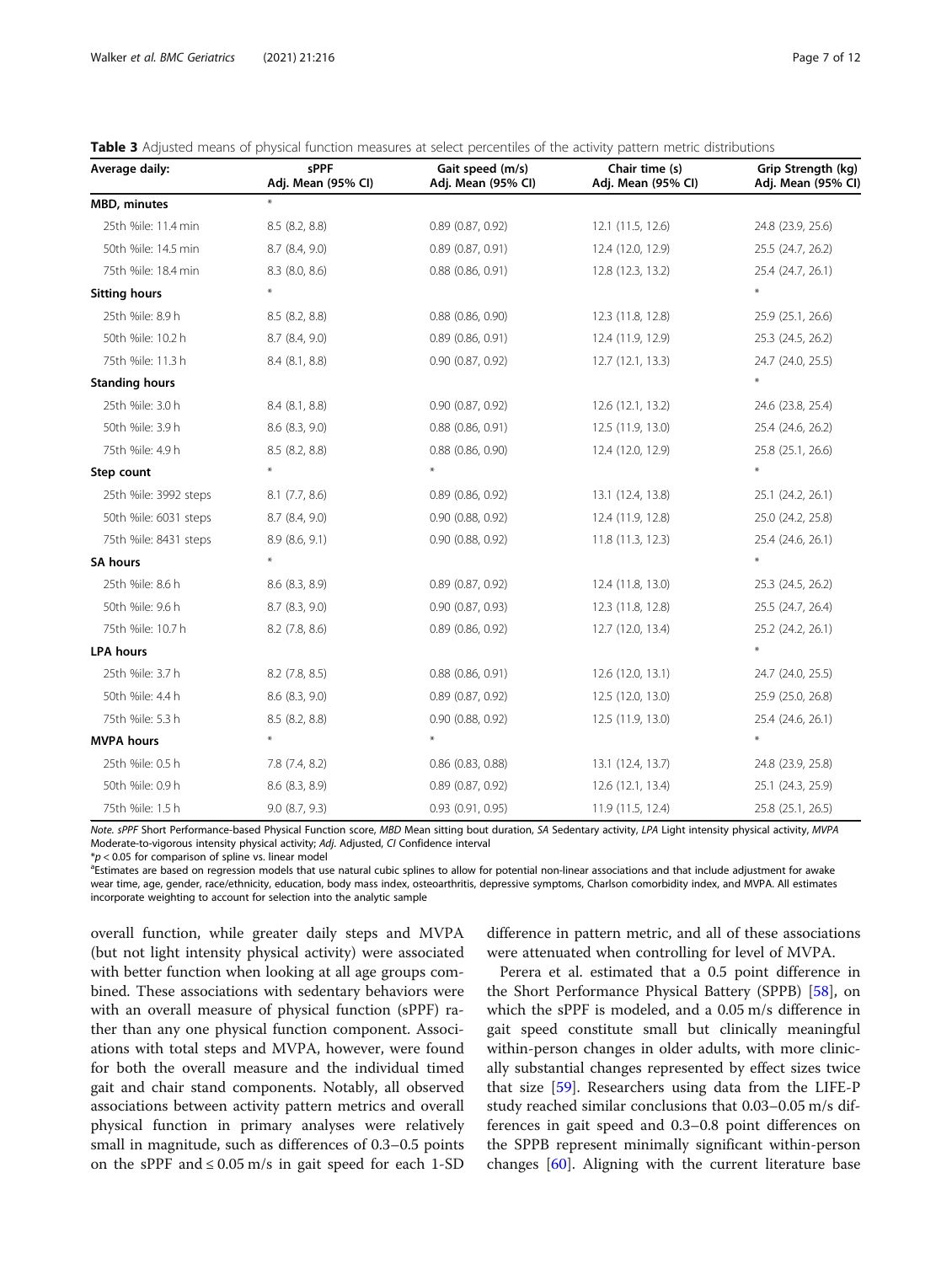<span id="page-7-0"></span>

|                   |                                                                                                                                                                                                                                    | Age                                                                                                    |             | Gender                                                                                                                                               |                                             | Quartiles of MVPA (hours)                                                                                                                                                                                        |                                              |                        |                      |
|-------------------|------------------------------------------------------------------------------------------------------------------------------------------------------------------------------------------------------------------------------------|--------------------------------------------------------------------------------------------------------|-------------|------------------------------------------------------------------------------------------------------------------------------------------------------|---------------------------------------------|------------------------------------------------------------------------------------------------------------------------------------------------------------------------------------------------------------------|----------------------------------------------|------------------------|----------------------|
|                   | $65 - 74$                                                                                                                                                                                                                          | $75 - 84$                                                                                              | $rac{1}{8}$ | Women                                                                                                                                                | Men                                         | 52 <sub>0.52</sub>                                                                                                                                                                                               | [0.52, 0.95]                                 | [0.95, 1.45]           | $1.45 +$             |
| Average<br>daily: |                                                                                                                                                                                                                                    | Estimate (95% CI) Estimate (95% CI) Estimate (95% CI)                                                  |             | Estimate (95% CI)                                                                                                                                    | Estimate (95% CI)                           | Estimate (95% CI)                                                                                                                                                                                                | Estimate (95% CI)                            | Estimate (95% CI)      | Estimate (95% CI)    |
| minutes<br>NBD.   | $-0.04 (-0.32, 0.24)$                                                                                                                                                                                                              | $-0.26 (-0.64, 0.12) - 0.69$                                                                           |             | $(-143, 0.04)$ - 0.65* (-1.22, -0.08) 0.00 (-0.25, 0.37) -0.43* (-0.86, 0.00)                                                                        |                                             |                                                                                                                                                                                                                  | $-0.33$ $(-0.82, 0.16)$ 0.08 $(-0.25, 0.40)$ |                        | $0.07 (-0.32, 0.45)$ |
|                   | <b>Sitting hours</b> $-$ 0-0.40, 0.72, 0.72, 0.72, 0.72, 0.72, 0.72, 0.72, 0.72, 0.72, 0.72, 0.70, 0.70, 0.70, 0.70, 0.70, 0.70, 0.70, 0.70, 0.70, 0.70, 0.70, 0.70, 0.70, 0.70, 0.70, 0.70, 0.70, 0.70, 0.70, 0.70, 0.70, 0.70, 0 |                                                                                                        |             |                                                                                                                                                      | $0.08 (-0.27, 0.43)$                        | $-0.34*$ $-0.63$ , $-0.06$ ) $-0.20$ ( $-0.08$ ) $-0.009 - 0.009 - 0.009 - 0.23$ ) $-0.23$                                                                                                                       |                                              |                        |                      |
| Standing<br>hours |                                                                                                                                                                                                                                    | $-0.07(-0.32, 0.18)$ 0.16 $(-0.10, 0.42)$ 0.35 (0                                                      | 0.00, 0.69  | $0.29(-0.04, 0.62)$                                                                                                                                  | $-0.10 (-0.43, 0.23)$ 0.07 $(-0.23, 0.37)$  |                                                                                                                                                                                                                  | $0.15 (-0.15, 0.46)$                         | 0.30* (0.05, 0.56)     | $0.18 (-0.08, 0.45)$ |
| Step count        |                                                                                                                                                                                                                                    | $-0.01 (-0.33, 0.31)$ 0.41* (0.06, 0.75) 0.93*                                                         |             | $(0.40, 1.45)$ $0.48^*$ $(0.06, 0.90)$                                                                                                               | $0.13 (-0.24, 0.50)$                        | $0.48 (-0.21, 1.16)$                                                                                                                                                                                             | $0.43*$ $(0.02, 0.84)$                       | $0.37*$ $(0.03, 0.70)$ | $0.06(-0.31, 0.44)$  |
| SA hours          |                                                                                                                                                                                                                                    | $-0.11 (-0.44, 0.21)$ $-0.12 (-0.45, 0.21)$ $-0.19 (-0.56, 0.18)$ $-0.24 (-0.63, 0.15)$                |             |                                                                                                                                                      | $0.04 (-0.34, 0.42)$                        | $-0.26$ $(-0.59, 0.08)$                                                                                                                                                                                          | $-0.15(-0.50, 0.20)$                         | $0.00 (-0.33, 0.33)$   | $0.07 (-0.27, 0.40)$ |
| LPA hours         |                                                                                                                                                                                                                                    | $-0.30$ , $0.30$ , $0.30$ , $0.030$ , $0.17$ , $0.043$ ) $0.37$ , $0.88$ $0.68$ $0.27$ $(-0.05, 0.60)$ |             |                                                                                                                                                      | $-0.17$ (-0.50, 0.17) $-0.07$ (-0.42, 0.28) |                                                                                                                                                                                                                  | $0.05 (-0.24, 0.34)$                         | $0.19 (-0.07, 0.45)$   | $0.17 (-0.08, 0.43)$ |
|                   | MVPA hours 0.30* (0.03, 0.57)                                                                                                                                                                                                      | $0.63^*$ (0.37, 0.90) 0.82*                                                                            |             | $(0.21, 1.42)$ $0.45*$ $(0.15, 0.74)$                                                                                                                | $0.53*$ $(0.19, 0.86)$                      |                                                                                                                                                                                                                  |                                              |                        |                      |
|                   | SD Standard deviation, CI Confidence interval                                                                                                                                                                                      |                                                                                                        |             |                                                                                                                                                      |                                             | Note. sPPF Short Performance-based Physical Function score, MBD Mean sitting bout duration, SA Sedentary activity, LPA Light intensity physical activity, MVPA Moderate-to-vigorous intensity physical activity, |                                              |                        |                      |
| $^{*}D < 0.05$    |                                                                                                                                                                                                                                    |                                                                                                        |             |                                                                                                                                                      |                                             | "Estimates correspond to differences in means of the sPPF associated with a 1-SD difference in the device-based activity pattern metric (SDs same as reported in Table 2). Models included adjustment for        |                                              |                        |                      |
|                   |                                                                                                                                                                                                                                    |                                                                                                        |             |                                                                                                                                                      |                                             | awake wear time, age, gender, race/ethnicity, education, body mass index, osteoarthritis, depressive symptoms, Charlson comorbidity index, and incorporated weighting to account for selection                   |                                              |                        |                      |
|                   |                                                                                                                                                                                                                                    |                                                                                                        |             | into the analytic sample. <b>Bolded</b> results indicate a significant interaction ( $p < 0.05$ ) by age, gender, or quartiles of MVPA, respectively |                                             |                                                                                                                                                                                                                  |                                              |                        |                      |

Table 4 Estimated associations<sup>a</sup> between the sPPF and activity pattern metrics in age, gender, and MVPA subgroups Table 4 Estimated associations<sup>a</sup> between the sPPF and activity pattern metrics in age, gender, and MVPA subgroups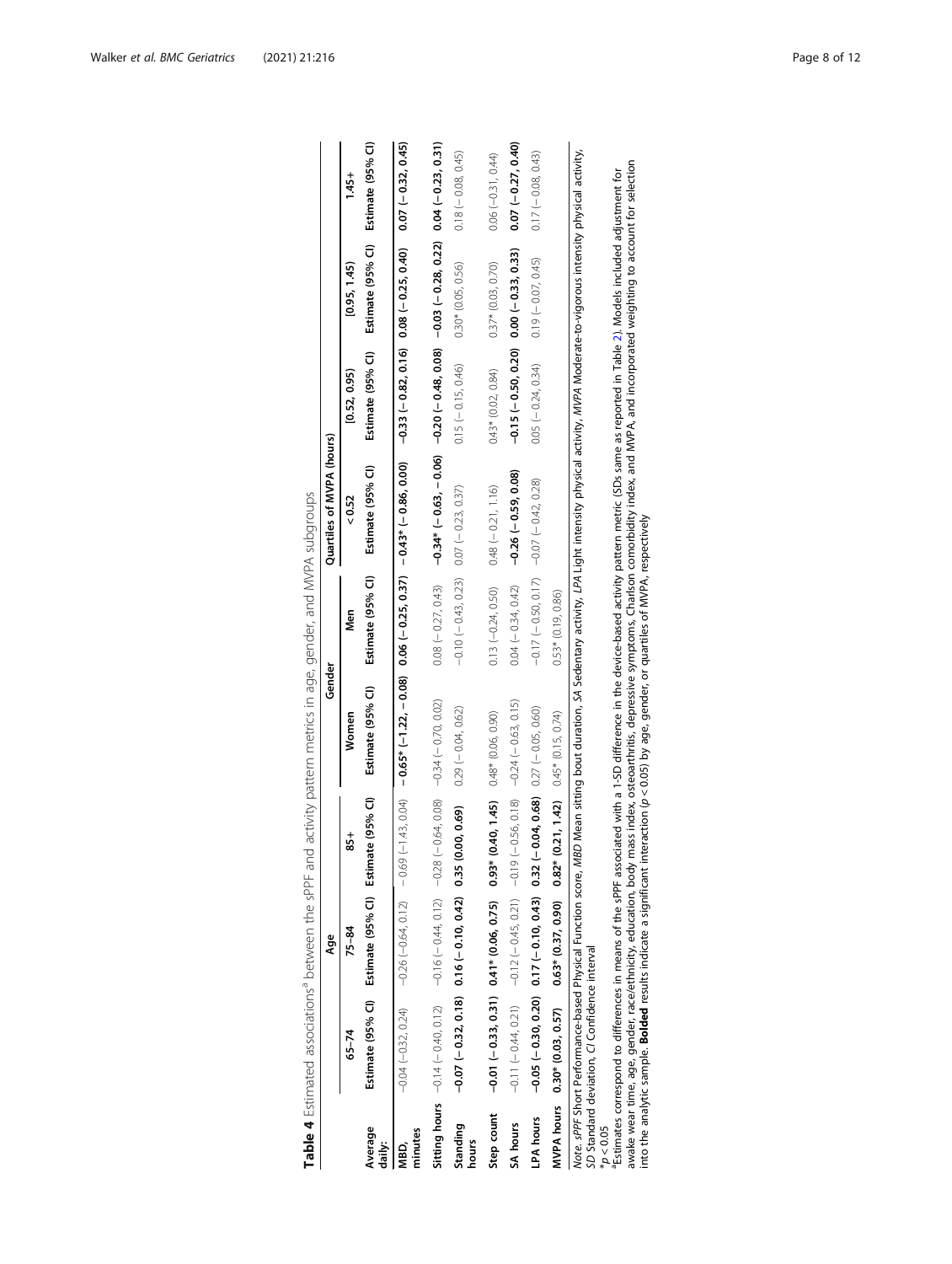that focuses on MVPA in older adults as a key factor associated with maintaining function with age, the strongest associations with physical function that we observed were for MVPA from ActiGraph and steps from activ-PAL, two measures that were highly correlated with each other in our data ( $r = 0.77$ ). Magnitudes of these associations were perhaps even more pronounced in sensitivity analyses allowing for non-linear relationships (as evidenced in eFigure 2, [Supplemental Material](#page-9-0)), with differences in mean sPPF of approximately 1–2 points when contrasting those at the highest and lowest levels of activity. Importantly, though, given the cross-sectional nature of these data, such associations could reflect reverse or bi-directional causation in that more intact physical function is needed for many types of MVPA. In addition, even if such associations reflected causal relationships, differences in activity of that size are likely unrealistic as a basis for potential intervention targets in older adults due to the magnitude of behavior change required (e.g., increasing daily steps from 3000/day to nearly 9000/day or increasing daily MVPA from 15 min/day to at least 90 min/day) and the existing diversity in older adults' functional exercise capacity and willingness to routinely engage in this much activity  $[5, 6]$  $[5, 6]$  $[5, 6]$  $[5, 6]$ .

Though effect sizes of associations in our study were small, we see comparable findings in the research literature around relationships between device-assessed activity pattern metrics and physical function, though not always when considering associations with sedentary patterns controlled for MVPA. Among adults aged 60– 64 in the British Cohort Study for whom sedentary time and MVPA were measured via Actiheart, a 1-SD greater time spent sedentary (2.1 h/day more) was associated with a 0.01 m/s slower mean gait speed and 0.54 kg weaker mean grip strength, while a 1-SD greater time spent doing MVPA (1.0 h/day more) was associated with a 0.02 m/s faster gait speed and 0.48 kg stronger grip strength  $[61]$  $[61]$ . In the Maastricht Study (~ 1900 adults aged 40–75 in the Netherlands), researchers found higher total sitting and longer mean sitting bout duration were weakly associated with lower physical function as measured by timed walk, chair rise, and grip strength tasks (they did not consider a composite measure) [[62\]](#page-11-0). Yet like in our study, after adjusting for comorbidities and an activPAL derived measure of higher intensity physical activity, these associations were attenuated (though some retained statistical significance). Further, those researchers found that physical function had stronger relationships with physical activity metrics (particularly higher intensity) than with sedentary metrics, a result similar to our finding with the activPAL measure of step count and the ActiGraph derived measure of MVPA. Davis et al. analyzed data from Project OPAL (adults aged 70+) and found that higher levels of ActiGraph assessed MVPA were associated with greater SPPB scores; however, unlike our study, they observed significant associations between greater sedentary behavior and worse SPPB scores (and the individual function components) even after controlling for MVPA [[25](#page-10-0)]. Other studies in older adults have also found similar associations to persist even after controlling for MVPA [[27](#page-10-0), [63\]](#page-11-0).

A relatively novel component of our study was the ability to examine whether associations between activity pattern metrics and physical function differed by age, gender, or level of MVPA. The only significant difference by gender was the association of worse sPPF with longer mean sitting bout duration for women but not men. This is a novel finding, which combined with previous evidence that older women accumulate their sedentary time in notably different patterns than older men [[64\]](#page-11-0), may warrant future research. When examining associations by age, we found the magnitudes of association between sPPF and physical activity (standing, steps, light intensity physical activity, and MVPA) to be greater with older age. The association with total steps, in particular, was notable as it was of greater magnitude in the older groups even after controlling for MVPA. Step count is perhaps a more clearly actionable (and easily measurable) intervention target for older adults. When we stratified analyses by level of MVPA, we observed that associations between sedentary patterns and physical function were limited to participants with the lowest levels of MVPA. This latter finding aids our interpretation of the lack of association observed between sedentary metrics (sitting time, mean sitting bout duration, and time in sedentary activity) and physical function in the primary analyses that simply controlled for MVPA, as it suggests there may still be important associations between sedentary patterns and function that could be leveraged for intervention among older adults with little to no MVPA.

The interactions we found are consistent with prior literature. Analyses of adults in the AusDiab study found that the association between stepping time (including both light and MVPA stepping) and gait and mobility varied notably by age, with the strongest association observed among the oldest participants [\[65\]](#page-11-0). A study of community-dwelling older adults in Japan found that sedentary patterns were more strongly associated with mea-sures of mobility function in women than in men [[66](#page-11-0)]. Finally, research by Keevil et al. using the EPIC-Norfolk study investigated associations between ActiGraphmeasured sedentary time and grip strength, gait speed, and timed chair stands stratified by levels of MVPA [[67](#page-11-0)]. As in our study, they observed that associations were limited to participants in the lowest quartile of MVPA.

A key strength of our study was the ability to obtain objective measures of both sedentary patterns and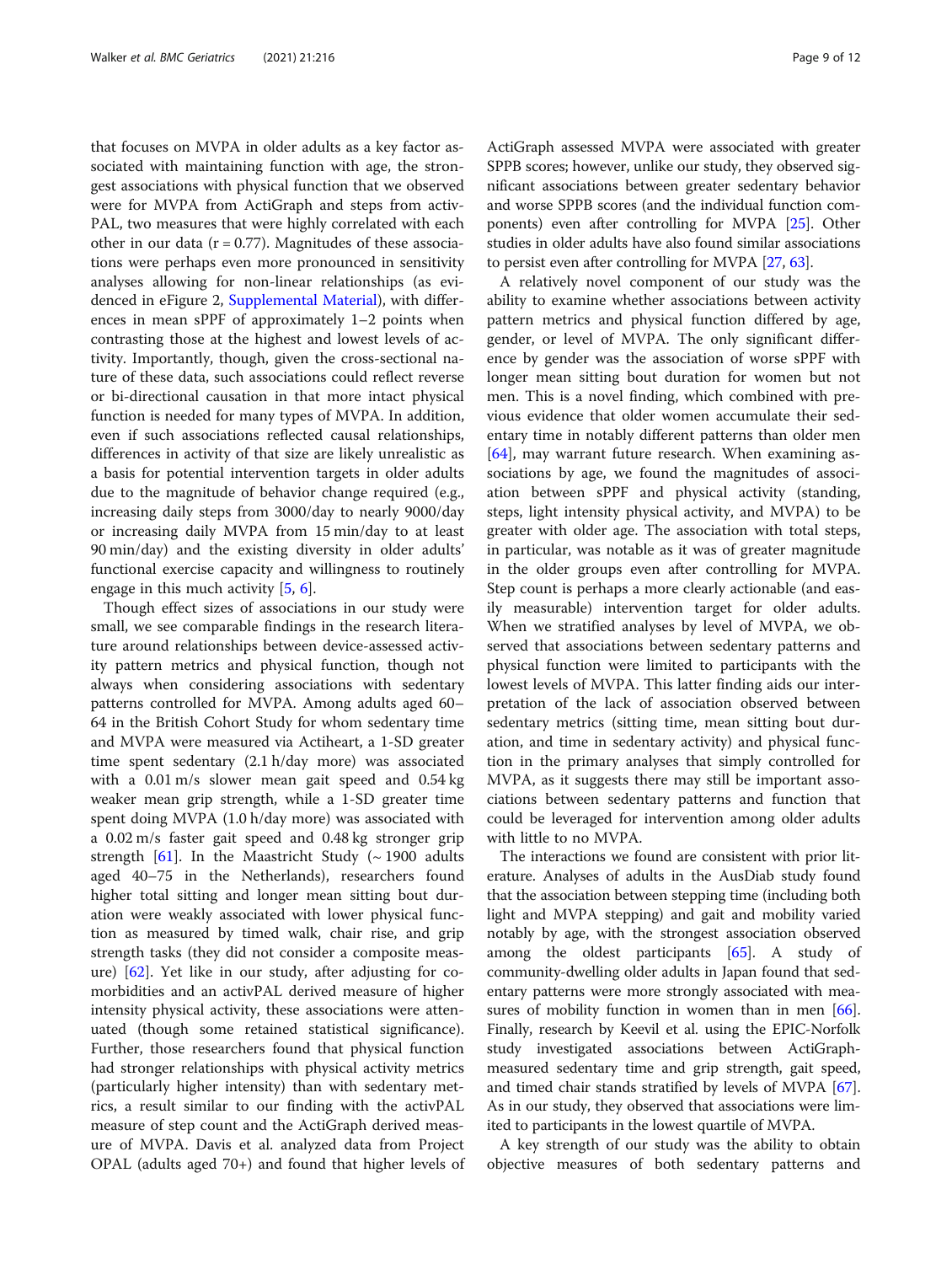<span id="page-9-0"></span>physical activity through participants' concurrent wear of two different monitoring devices. We also had a relatively large sample of participants who wore devices, thus allowing meaningful subgroup analyses. Further, because we had information on the broader ACT sample who did not consent to device-wear or meet other study inclusion criteria, we were able to account for selection into our sample and provide estimated associations that may be more generalizable to older adults. Still, we acknowledge portability of findings to some populations may be limited as the ACT sample is predominately non-Hispanic white and has relatively high educational attainment. The sample also appears to have high MVPA, but it is important to note we used ActiGraph cut-points specifically developed for older adults [[35](#page-10-0)]. These cut-points result in notably more time being classified as MVPA than would have been classified had we used the cut-points frequently applied in other research studies of older adults, cut-points that were derived from younger populations. We consider this more appropriate for research on older adult activity but recognize it can inhibit comparisons with other studies. Other weaknesses of our study were its cross-sectional nature, preventing the disentangling of what is likely a reciprocal relationship between declining activity and declining physical function, and the inability to compute the more standard SPPB functional measure or the original full PPF using current ACT data. Access to data from a balance test would have provided us with another key measure of function, as well as made comparisons with other literature more straightforward. We have moved toward adding the balance test to the battery of information collected at future ACT visits. Also, a next step in our research will be to build on our findings and investigate how these sedentary and physical activity metrics predict future change in physical function, as we are in the process of collecting biennial follow-up data on this ACT sample.

#### Conclusions

Overall, our study adds to the body of literature showing cross-sectional relationships between physical function and device-measured activity patterns, with MVPA standing out most prominently in relation to differences in function. However, crucial to moving beyond a focus on MVPA in older adults, our findings suggest potentially important associations between function and other activity metrics in key subgroups, namely step counts among the oldest adults and sedentary patterns among those with low MVPA. These findings may provide insight when thinking about practical intervention opportunities for improving function in older adults, particularly when targeting those aged 75+ or those with limited involvement in higher intensity activities due to functional capacity.

#### Abbreviations

MVPA: Moderate-to-vigorous intensity physical activity; ACT: Adult Changes in Thought; ACT-AM: Adult Changes in Thought - Activity Monitoring substudy; KPWA: Kaiser Permanente Washington; OPACH: Objective Physical Activity and Cardiovascular Disease Health in Older Women Study; sPPF: Short Performance-based Physical Function; PPF: Performance-based Physical Function; BMI: Body mass index; CES-D: Center for Epidemiologic Studies Depression Scale; CASI: Cognitive Abilities Screening Instrument; SD: Standard deviation; CI: Confidence Interval; SPPB: Short Performance Physical Battery

#### Supplementary Information

The online version contains supplementary material available at [https://doi.](https://doi.org/10.1186/s12877-021-02163-4) [org/10.1186/s12877-021-02163-4.](https://doi.org/10.1186/s12877-021-02163-4)

#### Additional file 1 Supplemental Material.

#### Acknowledgements

Not applicable.

#### Authors' contributions

RLW, MAGH, JB, AZL, DW, and DER contributed to the study design. AZL, DW, MH, KRR, EBL, PKC, and DER contributed to the acquisition of the study data. RLW, MAGH, JB, DW, MH, KRR, and DER contributed to the processing of accelerometer data. RLW analyzed the study data. RLW, MAGH, JB, AZL, DW, PKC, and DER contributed to the interpretation of the data. All coauthors contributed to the manuscript, subsequent revisions, and approved submission.

#### Funding

This work was supported by the National Institute on Aging (grant number U01AG006781). The funding organization had no role in the design of the study, data collection, analysis, interpretation of data, nor writing the manuscript. The funder is not responsible for the content of this manuscript.

#### Availability of data and materials

The datasets used and/or analyzed during the current study are available from the corresponding author on reasonable request.

#### Declarations

#### Ethics approval and consent to participate

Study procedures were approved by the KPWA institutional review board, and all research was performed in accordance with the relevant guidelines and regulations. Participants provided written informed consent.

#### Consent for publication

Not applicable.

#### Competing interests

The authors declare they have no competing interests.

#### Author details

<sup>1</sup> Kaiser Permanente Washington Health Research Institute, 1730 Minor Ave Suite 1600, Seattle, WA 98101, USA. <sup>2</sup>University of California, San Diego, 9500 Gilman Dr, La Jolla, CA 92093, USA. <sup>3</sup>University of Washington, 1410 NE Campus Parkway, Seattle, WA 98195, USA.

#### Received: 23 January 2021 Accepted: 16 March 2021 Published online: 31 March 2021

#### References

- 1. Wong RY. A New Strategic Approach to Successful Aging and Healthy Aging. Geriatrics (Basel). 2018;3(4):86.
- 2. Marzetti E, Calvani R, Tosato M, Cesari M, Di Bari M, Cherubini A, et al. Physical activity and exercise as countermeasures to physical frailty and sarcopenia. Aging Clin Exp Res. 2017;29(1):35–42. [https://doi.org/10.1007/s4](https://doi.org/10.1007/s40520-016-0705-4) [0520-016-0705-4.](https://doi.org/10.1007/s40520-016-0705-4)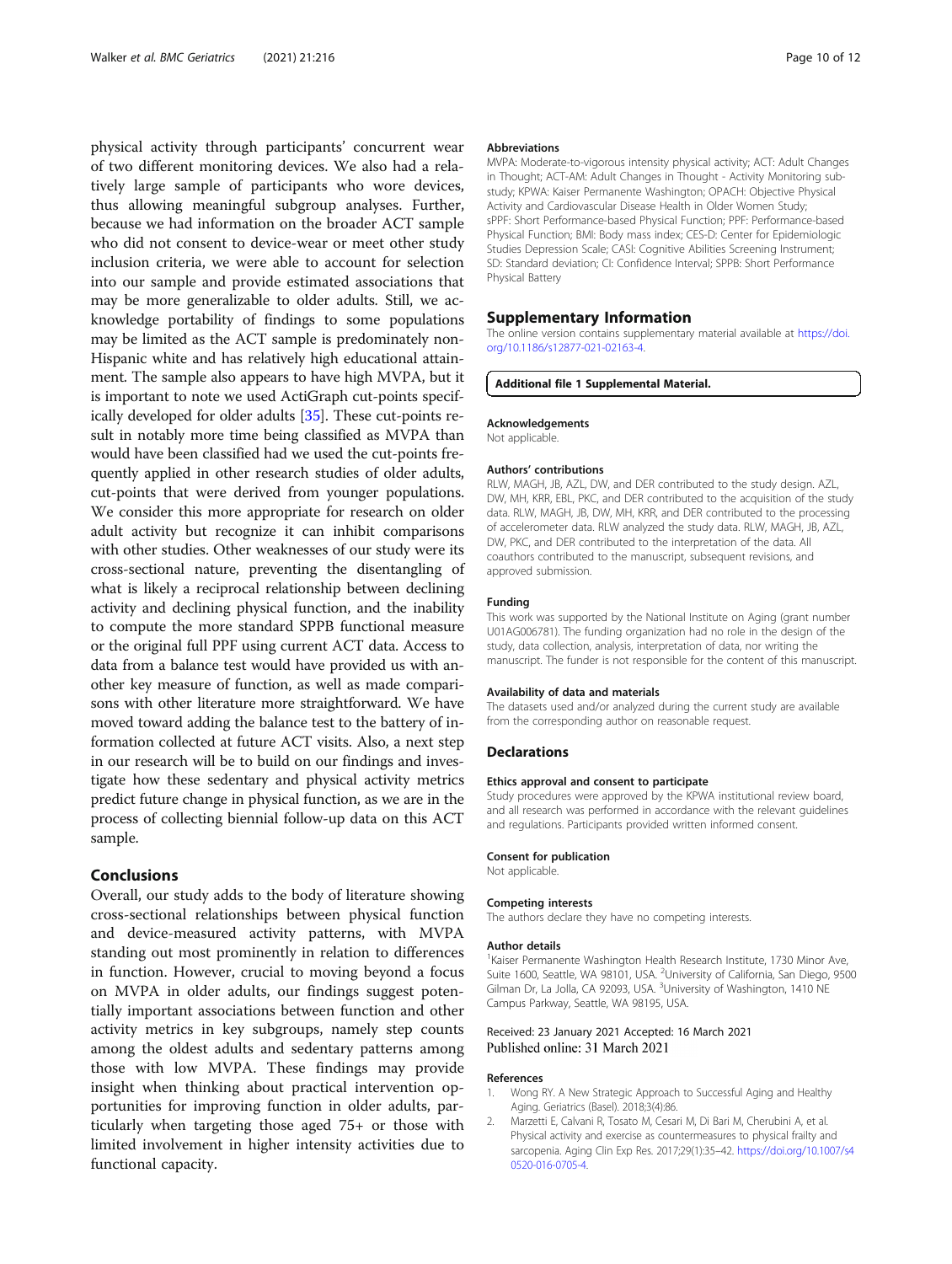- <span id="page-10-0"></span>3. Barbour KE, Lui LY, McCulloch CE, Ensrud KE, Cawthon PM, Yaffe K, et al. Trajectories of lower extremity physical performance: effects on fractures and mortality in older women. J Gerontol A Biol Sci Med Sci. 2016;71(12): 1609–15. [https://doi.org/10.1093/gerona/glw071.](https://doi.org/10.1093/gerona/glw071)
- 4. Newman AB, Sanders JL, Kizer JR, Boudreau RM, Odden MC. Zeki Al Hazzouri a, et al. trajectories of function and biomarkers with age: the CHS all stars study. Int J Epidemiol. 2016;45(4):1135–45. [https://doi.org/10.1093/](https://doi.org/10.1093/ije/dyw092) ije/dyw092
- Maula A, LaFond N, Orton E, Iliffe S, Audsley S, Vedhara K, et al. Use it or lose it: a qualitative study of the maintenance of physical activity in older adults. BMC Geriatr. 2019;19(1):349. <https://doi.org/10.1186/s12877-019-1366-x>.
- 6. Ortlieb S, Dias A, Gorzelniak L, Nowak D, Karrasch S, Peters A, et al. Exploring patterns of accelerometry-assessed physical activity in elderly people. Int J Behav Nutr Phys Act. 2014;11(1):28. <https://doi.org/10.1186/1479-5868-11-28>.
- 7. Henderson RM, Miller ME, Fielding RA, Gill TM, Glynn NW, Guralnik JM, et al. Maintenance of physical function 1 year after exercise intervention in at-risk older adults: follow-up from the life study. J Gerontol A Biol Sci Med Sci. 2018;73(5):688–94. <https://doi.org/10.1093/gerona/glx231>.
- Jain P, Bellettiere J, Glass N, LaMonte MJ, Di C, Wild RA, et al. The relationship of accelerometer-assessed standing time with and without ambulation and mortality: the WHI OPACH study. J Gerontol. 2021;76(1):77– 84. [https://doi.org/10.1093/gerona/glaa227.](https://doi.org/10.1093/gerona/glaa227)
- LaCroix AZ, Bellettiere J, Rillamas-Sun E, Di C, Evenson KR, Lewis CE, et al. Association of Light Physical Activity Measured by Accelerometry and incidence of coronary heart disease and cardiovascular disease in older women. JAMA Netw Open. 2019;2(3):e190419. [https://doi.org/10.1001/jama](https://doi.org/10.1001/jamanetworkopen.2019.0419) [networkopen.2019.0419.](https://doi.org/10.1001/jamanetworkopen.2019.0419)
- 10. Healy GN, Dunstan DW, Salmon J, Cerin E, Shaw JE, Zimmet PZ, et al. Breaks in sedentary time: beneficial associations with metabolic risk. Diabetes Care. 2008;31(4):661–6. [https://doi.org/10.2337/dc07-2046.](https://doi.org/10.2337/dc07-2046)
- 11. Warburton DE, Bredin SS. Reflections on physical activity and health: what should we recommend? Can J Cardiol. 2016;32(4):495–504. [https://doi.org/1](https://doi.org/10.1016/j.cjca.2016.01.024) [0.1016/j.cjca.2016.01.024](https://doi.org/10.1016/j.cjca.2016.01.024).
- 12. Sedentary Behaviour Research N. Letter to the editor: standardized use of the terms "sedentary" and "sedentary behaviours". Appl Physiol Nutr Metab. 2012;37(3):540–2. <https://doi.org/10.1139/h2012-024>.
- 13. Owen N, Sparling PB, Healy GN, Dunstan DW, Matthews CE. Sedentary behavior: emerging evidence for a new health risk. Mayo Clin Proc. 2010; 85(12):1138–41. <https://doi.org/10.4065/mcp.2010.0444>.
- 14. Tremblay MS, Colley RC, Saunders TJ, Healy GN, Owen N. Physiological and health implications of a sedentary lifestyle. Appl Physiol Nutr Metab. 2010; 35(6):725–40. [https://doi.org/10.1139/H10-079.](https://doi.org/10.1139/H10-079)
- Harvey JA, Chastin SF, Skelton DA. How Sedentary are older people? A systematic review of the amount of Sedentary behavior. J Aging Phys Act. 2015;23(3):471–87. <https://doi.org/10.1123/japa.2014-0164>.
- 16. Diaz KM, Howard VJ, Hutto B, Colabianchi N, Vena JE, Blair SN, et al. Patterns of Sedentary behavior in US middle-age and older adults: the REGARDS study. Med Sci Sports Exerc. 2016;48(3):430–8. [https://doi.org/10.1249/MSS.](https://doi.org/10.1249/MSS.0000000000000792) [0000000000000792](https://doi.org/10.1249/MSS.0000000000000792).
- 17. Bellettiere J, LaMonte MJ, Evenson KR, Rillamas-Sun E, Kerr J, Lee IM, et al. Sedentary behavior and cardiovascular disease in older women: the objective physical activity and cardiovascular health (OPACH) study. Circulation. 2019;139(8):1036–46. [https://doi.org/10.1161/CIRCULATIONA](https://doi.org/10.1161/CIRCULATIONAHA.118.035312) [HA.118.035312](https://doi.org/10.1161/CIRCULATIONAHA.118.035312).
- 18. Jefferis BJ, Sartini C, Shiroma E, Whincup PH, Wannamethee SG, Lee IM. Duration and breaks in sedentary behaviour: accelerometer data from 1566 community-dwelling older men (British regional heart study). Br J Sports Med. 2015;49(24):1591–4. <https://doi.org/10.1136/bjsports-2014-093514>.
- 19. Matthews CE, George SM, Moore SC, Bowles HR, Blair A, Park Y, et al. Amount of time spent in sedentary behaviors and cause-specific mortality in US adults. Am J Clin Nutr. 2012;95(2):437–45. [https://doi.org/10.3945/ajcn.111.019620.](https://doi.org/10.3945/ajcn.111.019620)
- 20. Shiroma EJ, Freedson PS, Trost SG, Lee IM. Patterns of accelerometerassessed sedentary behavior in older women. JAMA. 2013;310(23):2562–3. <https://doi.org/10.1001/jama.2013.278896>.
- 21. Biswas A, Oh PI, Faulkner GE, Bajaj RR, Silver MA, Mitchell MS, et al. Sedentary time and its association with risk for disease incidence, mortality, and hospitalization in adults: a systematic review and meta-analysis. Ann Intern Med. 2015;162(2):123–32. <https://doi.org/10.7326/M14-1651>.
- 22. Thorp AA, Owen N, Neuhaus M, Dunstan DW. Sedentary behaviors and subsequent health outcomes in adults a systematic review of longitudinal

studies, 1996-2011. Am J Prev Med. 2011;41(2):207–15. [https://doi.org/10.101](https://doi.org/10.1016/j.amepre.2011.05.004) [6/j.amepre.2011.05.004](https://doi.org/10.1016/j.amepre.2011.05.004).

- 23. de Rezende LF, Rodrigues Lopes M, Rey-Lopez JP, Matsudo VK, Luiz OC. Sedentary behavior and health outcomes: an overview of systematic reviews. PLoS One. 2014;9(8):e105620. [https://doi.org/10.1371/journal.pone.0105620.](https://doi.org/10.1371/journal.pone.0105620)
- 24. Copeland JL, Ashe MC, Biddle SJ, Brown WJ, Buman MP, Chastin S, et al. Sedentary time in older adults: a critical review of measurement, associations with health, and interventions. Br J Sports Med. 2017;51(21): 1539. [https://doi.org/10.1136/bjsports-2016-097210.](https://doi.org/10.1136/bjsports-2016-097210)
- 25. Davis MG, Fox KR, Stathi A, Trayers T, Thompson JL, Cooper AR. Objectively measured sedentary time and its association with physical function in older adults. J Aging Phys Act. 2014;22(4):474–81. [https://doi.org/10.1123/JAPA.2](https://doi.org/10.1123/JAPA.2013-0042) [013-0042.](https://doi.org/10.1123/JAPA.2013-0042)
- 26. Reuter C, Bellettiere J, Liles S, Di C, Sears DD, LaMonte MJ, et al. Diurnal patterns of sedentary behavior and changes in physical function over time among older women: a prospective cohort study. Int J Behav Nutr Phys Act. 2020;17(1):88. <https://doi.org/10.1186/s12966-020-00992-x>.
- 27. Sardinha LB, Santos DA, Silva AM, Baptista F, Owen N. Breaking-up sedentary time is associated with physical function in older adults. J Gerontol A Biol Sci Med Sci. 2015;70(1):119–24. [https://doi.org/10.1093/](https://doi.org/10.1093/gerona/glu193) [gerona/glu193.](https://doi.org/10.1093/gerona/glu193)
- 28. Bogen B, Aaslund MK, Ranhoff AH, Taraldsen K, Moe-Nilssen R. The association between daily walking behavior and self-reported physical function in community-dwelling older adults. J Frailty Aging. 2017;6(2):88– 90. [https://doi.org/10.14283/jfa.2017.12.](https://doi.org/10.14283/jfa.2017.12)
- 29. Dondzila CJ, Gennuso KP, Swartz AM, Tarima S, Lenz EK, Stein SS, et al. Dose-response walking activity and physical function in older adults. J Aging Phys Act. 2015;23(2):194–9. [https://doi.org/10.1123/japa.2013-0083.](https://doi.org/10.1123/japa.2013-0083)
- Chmelo E, Nicklas B, Davis C, Miller GD, Legault C, Messier S. Physical activity and physical function in older adults with knee osteoarthritis. J Phys Act Health. 2013;10(6):777–83. <https://doi.org/10.1123/jpah.10.6.777>.
- 31. Kraus WE, Janz KF, Powell KE, Campbell WW, Jakicic JM, Troiano RP, et al. Daily step counts for measuring physical activity exposure and its relation to health. Med Sci Sports Exerc. 2019;51(6):1206–12. [https://doi.org/10.1249/](https://doi.org/10.1249/MSS.0000000000001932) [MSS.0000000000001932.](https://doi.org/10.1249/MSS.0000000000001932)
- 32. Kukull WA, Higdon R, Bowen JD, McCormick WC, Teri L, Schellenberg GD, et al. Dementia and Alzheimer disease incidence: a prospective cohort study. Arch Neurol. 2002;59(11):1737–46. [https://doi.org/10.1001/archneur.](https://doi.org/10.1001/archneur.59.11.1737) [59.11.1737](https://doi.org/10.1001/archneur.59.11.1737).
- 33. Rosenberg D, Walker R, Greenwood-Hickman MA, Bellettiere J, Xiang Y, Richmire K, et al. Device-assessed physical activity and sedentary behavior in a community-based cohort of older adults. BMC Public Health. 2020;20(1): 1256. [https://doi.org/10.1186/s12889-020-09330-z.](https://doi.org/10.1186/s12889-020-09330-z)
- 34. Colbert LH, Matthews CE, Havighurst TC, Kim K, Schoeller DA. Comparative validity of physical activity measures in older adults. Med Sci Sports Exerc. 2011;43(5):867–76. <https://doi.org/10.1249/MSS.0b013e3181fc7162>.
- 35. Evenson KR, Wen F, Herring AH, Di C, LaMonte MJ, Tinker LF, et al. Calibrating physical activity intensity for hip-worn accelerometry in women age 60 to 91 years: the Women's Health Initiative OPACH calibration study. Prev Med Rep. 2015;2:750–6. <https://doi.org/10.1016/j.pmedr.2015.08.021>.
- 36. Sasaki JE, Hickey AM, Staudenmayer JW, John D, Kent JA, Freedson PS. Performance of activity classification algorithms in free-living older adults. Med Sci Sports Exerc. 2016;48(5):941–50. [https://doi.org/10.1249/MSS.](https://doi.org/10.1249/MSS.0000000000000844) [0000000000000844](https://doi.org/10.1249/MSS.0000000000000844)
- 37. Klenk J, Buchele G, Lindemann U, Kaufmann S, Peter R, Laszlo R, et al. Concurrent validity of activPAL and activPAL3 accelerometers in older adults. J Aging Phys Act. 2016;24(3):444–50. [https://doi.org/10.1123/japa.201](https://doi.org/10.1123/japa.2015-0178) [5-0178.](https://doi.org/10.1123/japa.2015-0178)
- 38. Lyden K, Kozey Keadle SL, Staudenmayer JW, Freedson PS. Validity of two wearable monitors to estimate breaks from sedentary time. Med Sci Sports Exerc. 2012;44(11):2243–52. [https://doi.org/10.1249/MSS.0b013e318260c477.](https://doi.org/10.1249/MSS.0b013e318260c477)
- 39. Judice PB, Santos DA, Hamilton MT, Sardinha LB, Silva AM. Validity of GT3X and Actiheart to estimate sedentary time and breaks using ActivPAL as the reference in free-living conditions. Gait Posture. 2015;41(4):917–22. [https://](https://doi.org/10.1016/j.gaitpost.2015.03.326) [doi.org/10.1016/j.gaitpost.2015.03.326](https://doi.org/10.1016/j.gaitpost.2015.03.326).
- 40. Kozey-Keadle S, Libertine A, Lyden K, Staudenmayer J, Freedson PS. Validation of wearable monitors for assessing sedentary behavior. Med Sci Sports Exerc. 2011;43(8):1561–7. <https://doi.org/10.1249/MSS.0b013e31820ce174>.
- 41. Dall PM, Skelton DA, Dontje ML, Coulter EH, Stewart S, Cox SR, et al. Characteristics of a protocol to collect objective physical activity/sedentary behaviour data in a large study: seniors USP (understanding sedentary